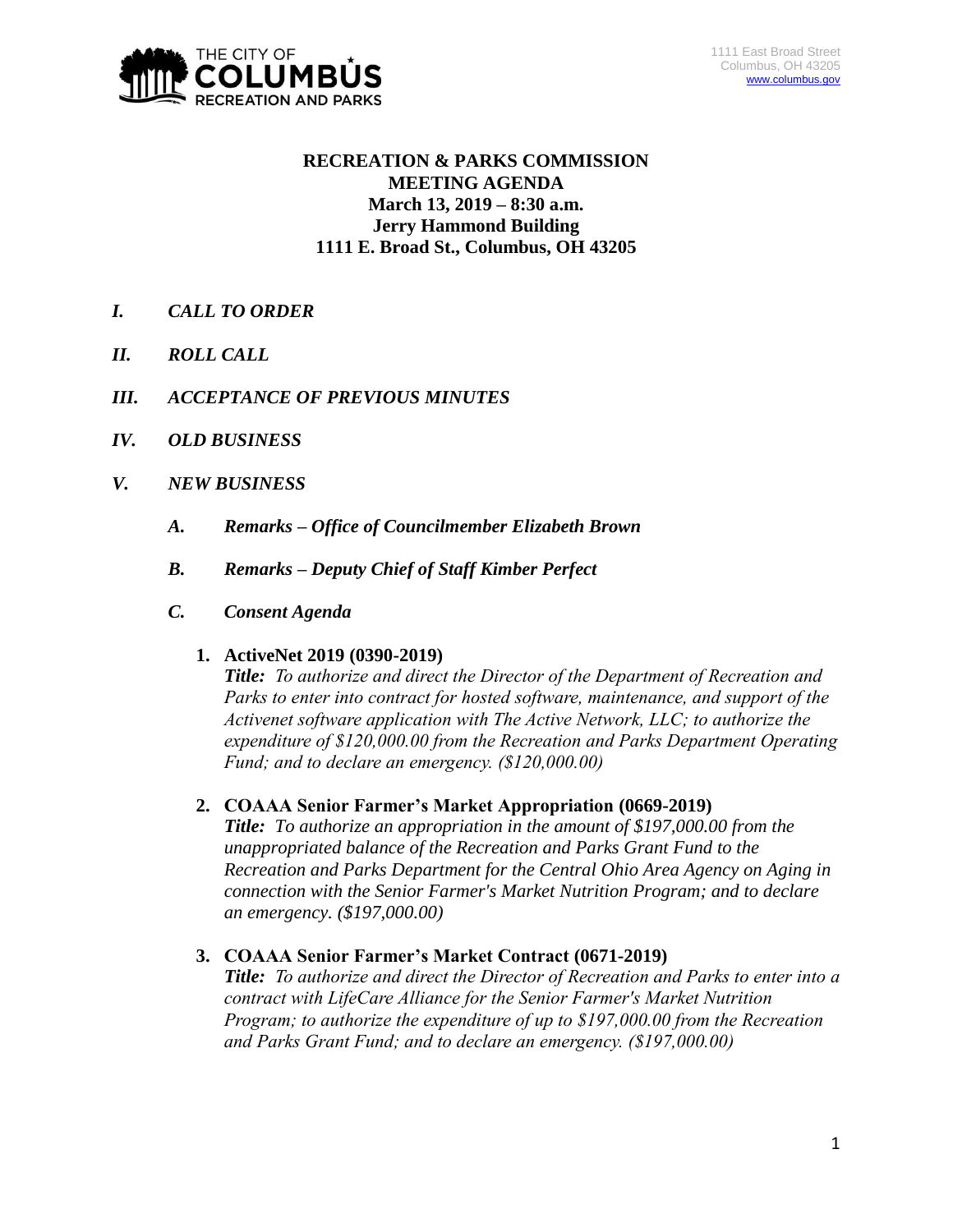

# **4. V.A.T. 2019 Transportation (0720-2019)**

*Title: To authorize and direct the Director of Recreation and Parks to enter into contract with V.A.T., Inc. for transportation services; to authorize the expenditure of \$49,000.00 from the Recreation and Parks Operating Fund; and \$19,000.00 from the Recreation and Park Community Development Block Grant (CDBG) Fund. (\$68,000.00)*

Bids were advertised through Vendor Services, in accordance with City Code Section 329, and received by the Recreation and Parks Department on March 20, 2017. Bids were received from the following companies:

| Company        | Status Amount     |
|----------------|-------------------|
| $V.A.T$ Inc.   | MAJ \$52.50/Hour  |
| Lakefront Line | MAJ \$125.00/Hour |

After reviewing the proposal that were submitted, it was determined that V.A.T Inc. was the lowest and most responsive bidder.

V.A.T Inc. and all proposed subcontractors have met code requirements with respect to prequalification, pursuant to relevant sections of Columbus City Code Chapter 329.

#### **5. 2019 Combined Special Events Alcohol Requests (0751-2019)**

*Title: To authorize and direct the Director of Recreation and Parks to grant consent to various organizations/community groups listed below to apply for permission to sell alcoholic beverages at various 2019 events; and to declare an emergency. (\$0.00)*

This ordinance will grant permission to the following groups to apply for a temporary liquor permit authorizing the sale of alcoholic beverages at special events to be held during 2019:

- 1) Green Columbus for Earth Day Columbus, April 20;
- 2) German Village Garten Club for the GartenMarkt, May 10-11;
- 3) Purebred Rescue Organization of Ohio and the Ohio History Podcast Educational Assistance Corp. for the Delashmut Block Party Series, May 11, Sept. 28;
- 4) Veterans Empowerment Through Motorsports, Inc. for the Columbus Taco Fest, May 18-19;
- 5) Columbus Recreation and Parks Department for the Rhythm on the River Festival, May 31-June 2;
- 6) Franklinton Preparatory Academy for the Chicken and Beer Festival, June 1;
- 7) Greater Columbus Arts Council for the Columbus Arts Festival, June 7-9;
- 8) Stonewall Columbus Inc. for the Stonewall Columbus Pride, June 14-15;
- 9) The Union Station Foundation for the Columbus Pride Weekend, June 14-15;
- 10) Columbus Softball Association for the Bat-N-Rouge Charity Softball Game, June 16;
- 11) Columbus Diaper Coalition, Ohio History Podcast Educational Assistance Corporation, Dick and Jane Project, Shaun Stonerook Foundation and Keep Moving Inc. for the NightLight 614 Summer Outdoor Movie Series, June 20, June 27, July 10-11, July 24-25, August 1, August 15, August 22, August 29, Sept. 5, Sept. 12, Sept. 19, Sept. 26, Oct. 3, Oct. 11, Oct. 18;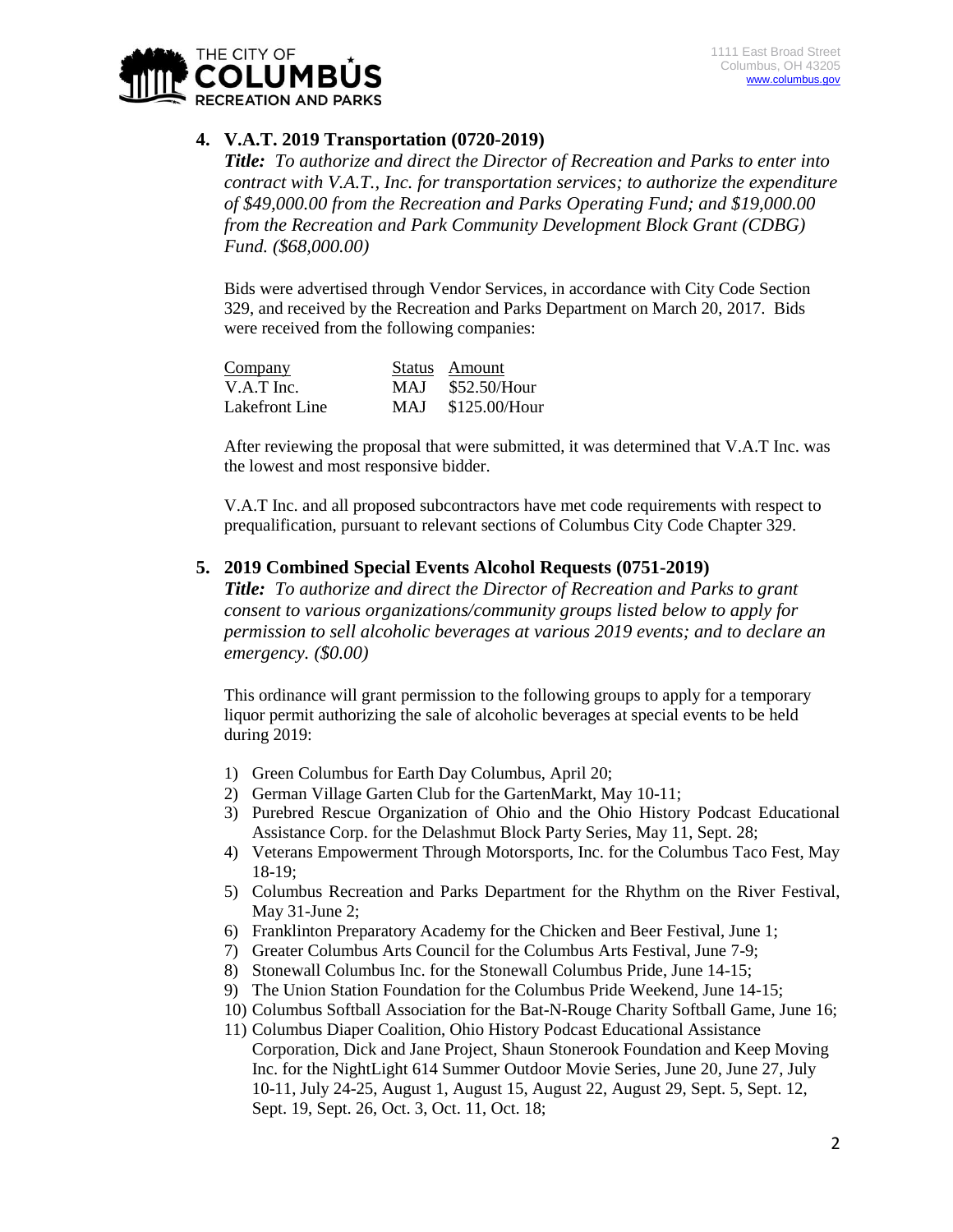

- 12) Wright's Way Foundation for the Columbus Food & Wine Festival, June 28-29;
- 13) Community Festival for Comfest, June 28-30;
- 14) German Village Society for the Haus und Garten Tour Weekend, June 29-30;
- 15) Red, White & Boom!, Inc. for Red, White & Boom, July 3;
- 16) Friends of Doo Dah for the Doo Dah Parade & Party, July 4;
- 17) North Market Development Authority for the Ohio Wine Festival, July 12-13;
- 18) Columbus Recreation and Parks Department for the Jazz & Rib Fest, July 19-21;
- 19) Pelotonia for the Pelotonia, August 2-4;
- 20) St. Mary Mother of God Church for the St. Mary Homecoming Festival, August 9-10;
- 21) Columbus Association for the Performing Arts for Festival Latino, August 10-11;
- 22) Music Loves Ohio for the Columbus Food Truck Festival, August 16-17;
- 23) German Village Society for the TEA 43206, August 17;
- 24) St. Stephen's Episcopal Church, St. Thomas More Newman Center, Neighborhood Services Inc., Birthright of Columbus, Charity Newsies, Columbus Rotary Foundation, and Kids-N-Kamp for the Varsity Club Crank-Up Parties, August 31, Sept. 7, Sept. 21, Oct. 5, Oct. 26, Nov. 9, Nov. 23;
- 25) Crohn's & Colitis Foundation of America, Columbus Italian Club Educational Assistance Corp., Cornerstone of Hope, Northeast Ohio Chapter of Huntington's Disease Society of America, Gifts from Grandma, and Ohio History Podcast Educational Assistance Corp. for the Tiny Gate Block Parties, August 31, Sept. 7, Sept. 21, Oct. 5, Oct. 26, Nov. 9, Nov. 23, Nov. 30;
- 26) Arts Foundation of Olde Towne for the Hot Times Community Music & Arts Festival, Sept. 6-8;
- 27) 22nd Foundation Inc. for the Columbus Soul Festival, Sept. 7;
- 28) Merion Village Association for the Merion Village Festival, Sept. 8;
- 29) Wright's Way Foundation for the Columbus Caribbean Festival, Sept. 13-14;
- 30) Ultrafit-USA for the Run Like a Girl 10K and 5K, Sept. 28;
- 31) Saint John the Baptist Italian Catholic Church for the Columbus Italian Festival, Oct. 11-13;
- 32) Short North Alliance for the HighBall Halloween, Oct. 11-13;
- 33) German Village Society for the Monster Bash, Oct. 12;
- 34) Columbus Recreation and Parks Department for WinterFest, Dec. 7;
- 35) German Village Society for the Village Lights, Dec. 8.

#### **6. Lobby Renovations 2019 (0761-2019)**

*Title: To authorize the Director of Recreation and Parks to enter into contract with R.W. Setterlin Building Company the renovation of front lobbies and office space at the Adams, Barnett, and Holton Community Centers; to establish a \$50,000.00 Auditor's Certificate for the purchase of furnishings that are a part of the renovation project; to authorize the expenditure of \$590,000.00 from the Recreation and Parks Voted Bond Fund; and to declare an emergency. (\$590,000.00)*

Bids were advertised through Vendor Services, in accordance with City Code Section 329, on January 28, 2019 and were received by the Recreation and Parks Department on February 21, 2019. Bids were received from the following companies:

| Company                         |            | Status Amount |
|---------------------------------|------------|---------------|
| R.W. Setterlin Building Company | <b>MAJ</b> | \$450,000.00  |
| Elford, Inc.                    | MAJ.       | \$562,000.00  |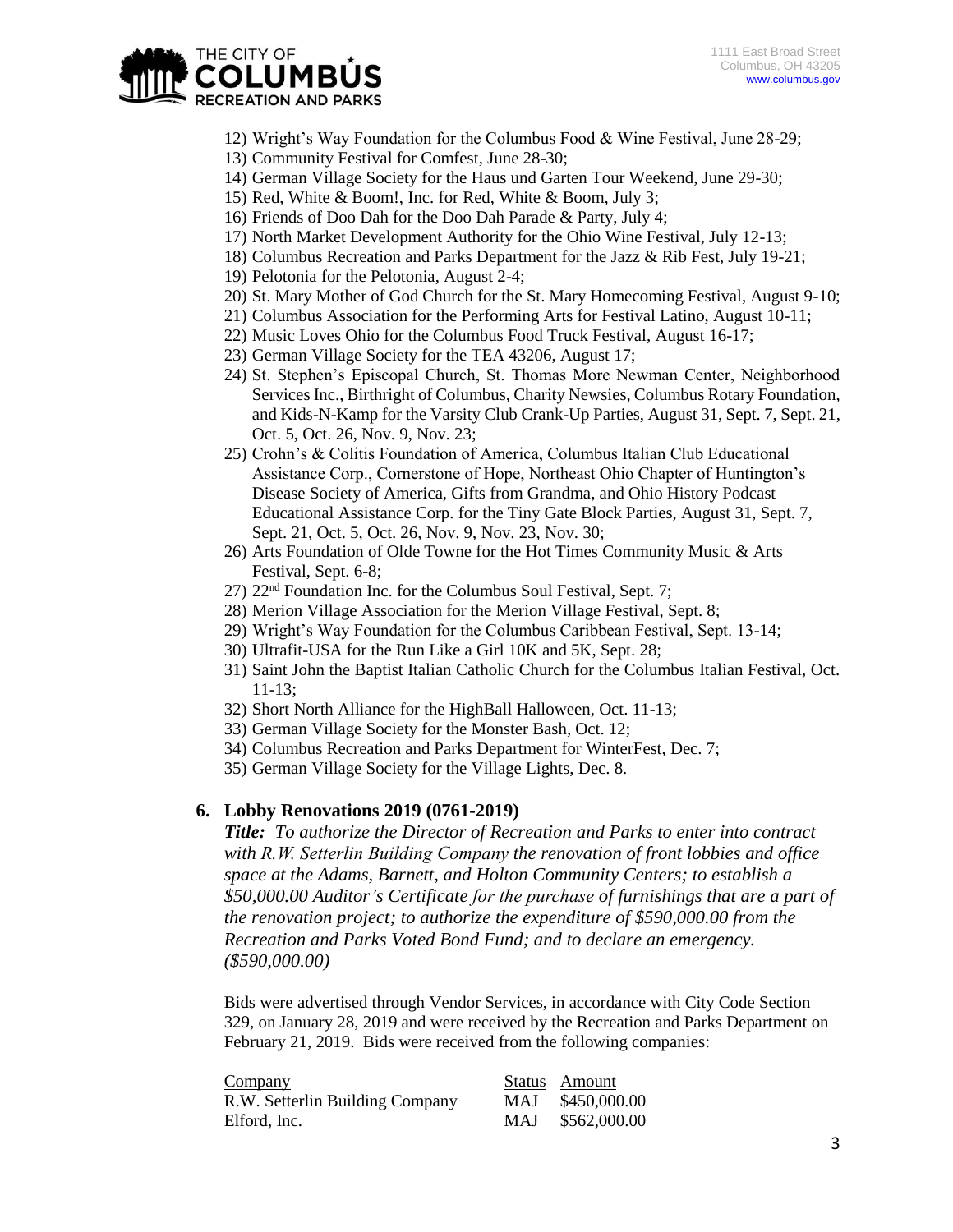

Gutknecht Construction Co. MAJ \$584,000.00 GHM Inc, MAJ \$633,257.00

After reviewing the proposal that were submitted, it was determined that R.W. Setterlin Building Company was the lowest and most responsive bidder.

R.W. Setterlin Building Company and all proposed subcontractors have met code requirements with respect to prequalification, pursuant to relevant sections of Columbus City Code Chapter 329.

# *D. Administration Agenda*

- **7. Mayor Emergency Roof Renovations Request (0752-2019)**  *Title: To authorize the various fiscal actions needed as a result of an emergency expenditure executed for renovations to the pump house roof in Bicentennial Park; and to declare an emergency. (\$257,107.00)*
- **8. Professional Construction Management – Champions Clubhouse (0753-2019)** *Title: To authorize the Director of the Recreation and Parks Department to enter into a contract with H R Gray for professional construction management service related to the construction of a new clubhouse at the Champions Golf Course; to authorize the expenditure of \$341,531.19 from the Recreation and Parks Voted Bond Fund; and to declare an emergency. (\$341,531.19)*

Technical Proposals were requested from three Vendors that had been pre-qualified in accordance with City Code, Title 3, Section 329.26 on December 27, 2018 and received by the Recreation and Parks Department on January 18, 2019.

The proposals were reviewed by an Evaluation Committee per City Code 329.28 (d). After review, the Evaluation Committee recommended that H R Gray be contracted to perform the professional construction management services.

| Company                                | <b>Status</b> |
|----------------------------------------|---------------|
| AE Com                                 | <b>MAJ</b>    |
| <b>Ascension Construction Services</b> | <b>MBE</b>    |
| H R Gray                               | <b>MAI</b>    |

# **9. Champions Clubhouse Construction 2019 (0754-2019)**

*Title: To authorize the Director of the Recreation and Parks Department to enter into a contract with Elford, Inc. for the construction of a new clubhouse at the Champions Golf Course; to authorize the expenditure of \$5,698,410.00 from the Recreation and Parks Voted Bond Fund; and to declare an emergency. (\$5,698,410.00).*

Bids were advertised through Vendor Services, in accordance with City Code Section 329, on February 1, 2019 and were received by the Recreation and Parks Department on February 26, 2019. Bids were received from the following companies: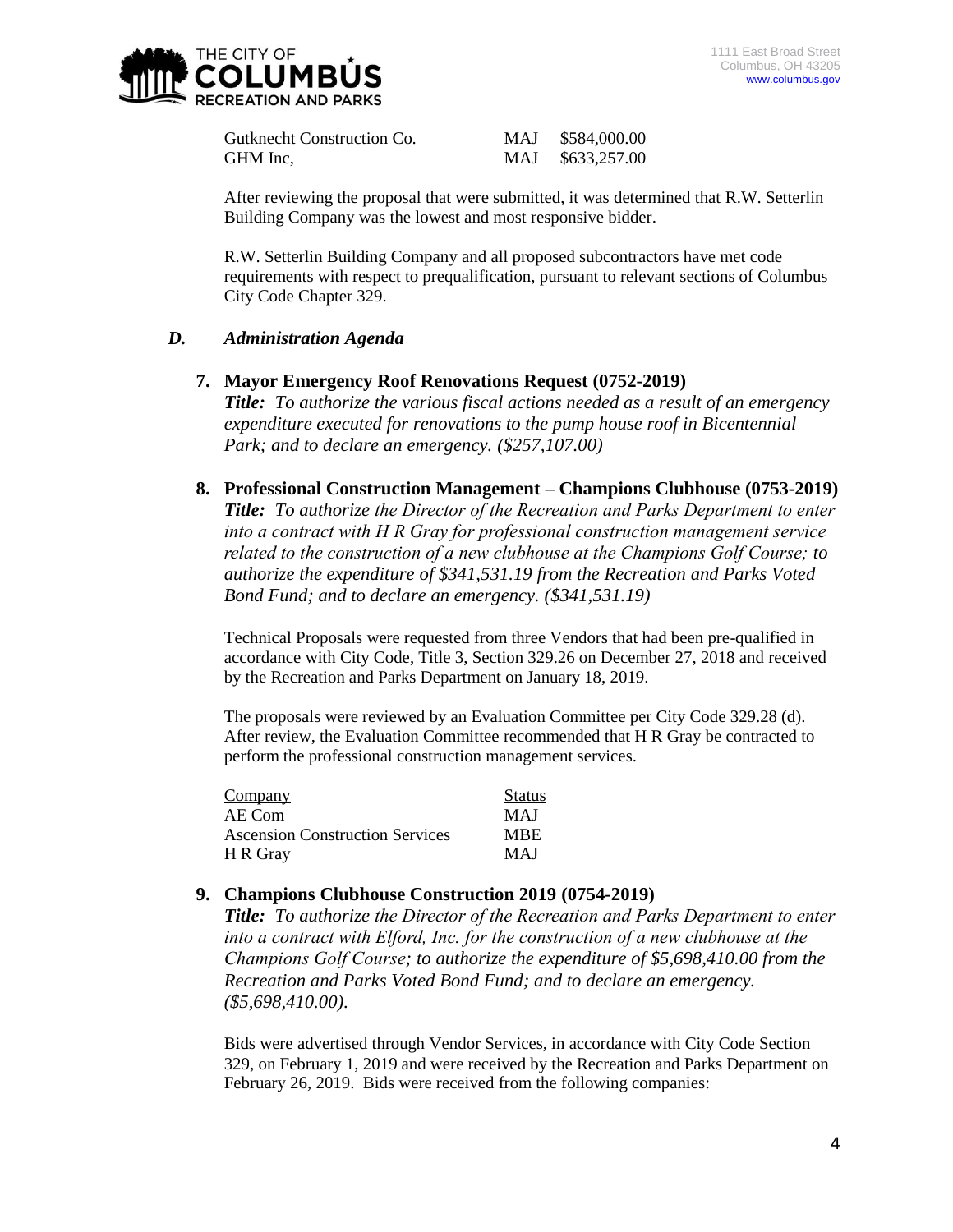

| Company                         |            | Status Amount  |
|---------------------------------|------------|----------------|
| Elford, Inc.                    | <b>MAJ</b> | \$5,298,410.00 |
| Gutknecht Construction Co.      | <b>MAJ</b> | \$5,745,000.00 |
| R.W. Setterlin Building Company | <b>MAJ</b> | \$5,896,800.00 |
| Roberts Service Group           | <b>MAJ</b> | \$6,895,031.00 |

After reviewing the proposal that were submitted, it was determined that Elford, Inc. was the lowest and most responsive bidder.

Elford, Inc. and all proposed subcontractors have met code requirements with respect to prequalification, pursuant to relevant sections of Columbus City Code Chapter 329.

#### **10. Franklin Park Cascades and Pond Restoration 2019 (0755-2019)**

*Title: To authorize the Director of the Recreation and Parks Department to enter into a contract with Mark Haynes Construction, Inc. for the Franklin Park Cascades and Ponds Restoration project; to authorize the expenditure of \$2,200,000.00 from the Recreation and Parks Voted Bond Fund; and to declare an emergency. (\$\$2,200,000.00)*

Bids were advertised through Vendor Services, in accordance with City Code Section 329, on February 8, 2019 and were received by the Recreation and Parks Department on February 26, 2019. Bids were received from the following companies:

| Company                                                          |     | Status Amount             |
|------------------------------------------------------------------|-----|---------------------------|
| Metropolitan Environmental Services, Inc. (Not Prequalified) MAJ |     | \$1,651,557.83 (Base Bid) |
| Mark Haynes Construction, Inc.                                   | MAJ | \$1,776,000.00 (Base Bid) |

After reviewing the proposal that were submitted, it was determined that Mark Haynes Construction, Inc. was the lowest and most responsive bidder.

Mark Haynes Construction, Inc. and all proposed subcontractors have met code requirements with respect to prequalification, pursuant to relevant sections of Columbus City Code Chapter 329.

#### **11. Professional Construction Management – Franklin Park (0758-2019)**

*Title: To authorize and direct the Director of Recreation and Parks to enter into a contract with Ascension Construction Services for professional construction management services related to the Franklin Park Cascades and Ponds Restoration project; to authorize the expenditure of \$140,000.00 from the Recreation and Parks Voted Bond Fund; and to declare an emergency. (\$140,000.00)*

Technical Proposals were requested from three Vendors that had been pre-qualified in accordance with City Code, Title 3, Section 329.26 on December 27, 2018 and received by the Recreation and Parks Department on February 26, 2019.

The proposals were reviewed by an Evaluation Committee per City Code 329.28 (d). After review, the Evaluation Committee recommended that Ascension Construction Services be contracted to perform the professional construction management services.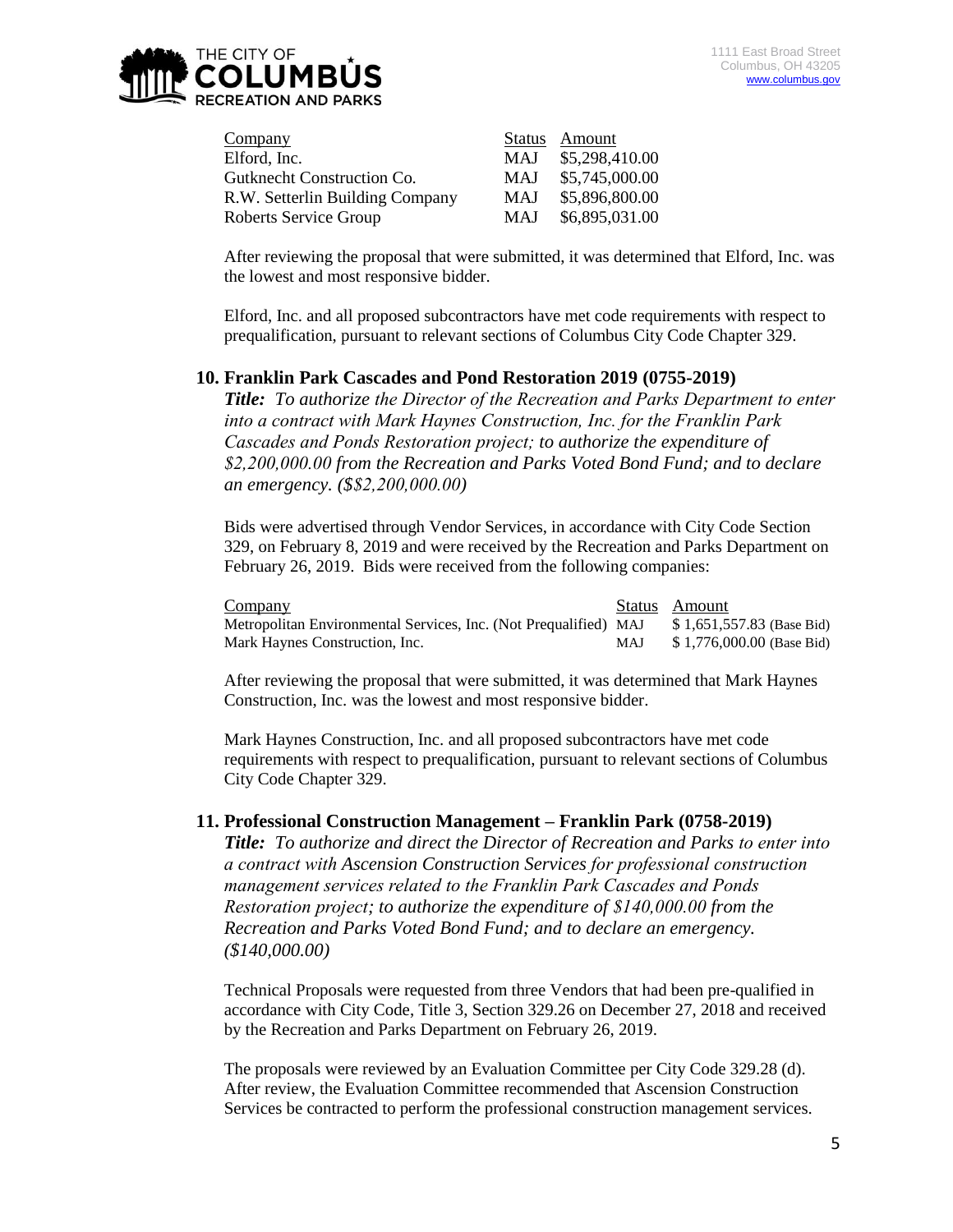

| Company                                | <b>Status</b> |
|----------------------------------------|---------------|
| CTL Engineering, Inc.                  | <b>MBE</b>    |
| <b>Ascension Construction Services</b> | <b>MBE</b>    |
| Ribway Engineering Group               | <b>MBE</b>    |

### **12. Greenlawn Dam Cable Barrier (0759-2019)**

*Title: To authorize and direct the Director of the Recreation and Parks Department to enter into contract with Korda Nemeth Engineering for professional services for design and engineering for a cable barrier at the Greenlawn Dam; to authorize the expenditure of \$ 46,840.00 from the Recreation and Parks Voted Bond Fund; and to declare an emergency. (\$46,840.00)*

Vendors were Prequalified in accordance with City Code Section 329.26(b). Four of the Prequalified Vendors were selected to submit technical proposals, in accordance with City Code Section 329.28 on 12/12/2018 and were received by the Recreation and Parks Department on 1/10/2019. Request for proposals were sent to the following companies:

| Company                           | <b>Status</b> |
|-----------------------------------|---------------|
| Korda Nemeth Engineering          | <b>MAJ</b>    |
| <b>OHM</b> Advisors               | <b>MAJ</b>    |
| <b>Environmental Design Group</b> | <b>MAJ</b>    |
| Arcadis                           | <b>MAJ</b>    |

After reviewing the proposals that were submitted, it was recommended that Korda Nemeth Engineering be selected to do the work. The firm was chosen based on their qualifications, experience with structures, assembled team, and project approach.

#### **13. Windsor Pool Improvements 2019 (0762-2019)**

*Title: To authorize and direct the Director of the Recreation and Parks Department to enter into contract with the Righter Co., Inc. for improvements and repairs to the Windsor Swimming Pool; to authorize the expenditure of \$199,570.00 from the Recreation and Parks Voted Bond Fund; and to declare an emergency. (\$199,570.00)*

Bids were advertised through Vendor Services, in accordance with City Code Section 329 on February 5, 2019 and were received by the Recreation and Parks Department on February 21, 2019. Bids were received from the following companies:

| Company               |     | Status Amount |
|-----------------------|-----|---------------|
| The Righter Co., Inc. | MAJ | \$199,570.00  |

After reviewing the proposal that were submitted, it was determined that the Righter Co., Inc. was the lowest and most responsive bidder. There was interest in this project as there were 21 plan holders. Even though there was only one bidder on the project, the bid was within the total project budget.

The Righter Co., Inc. and all proposed subcontractors have met code requirements with respect to prequalification, pursuant to relevant sections of Columbus City Code Chapter 329.